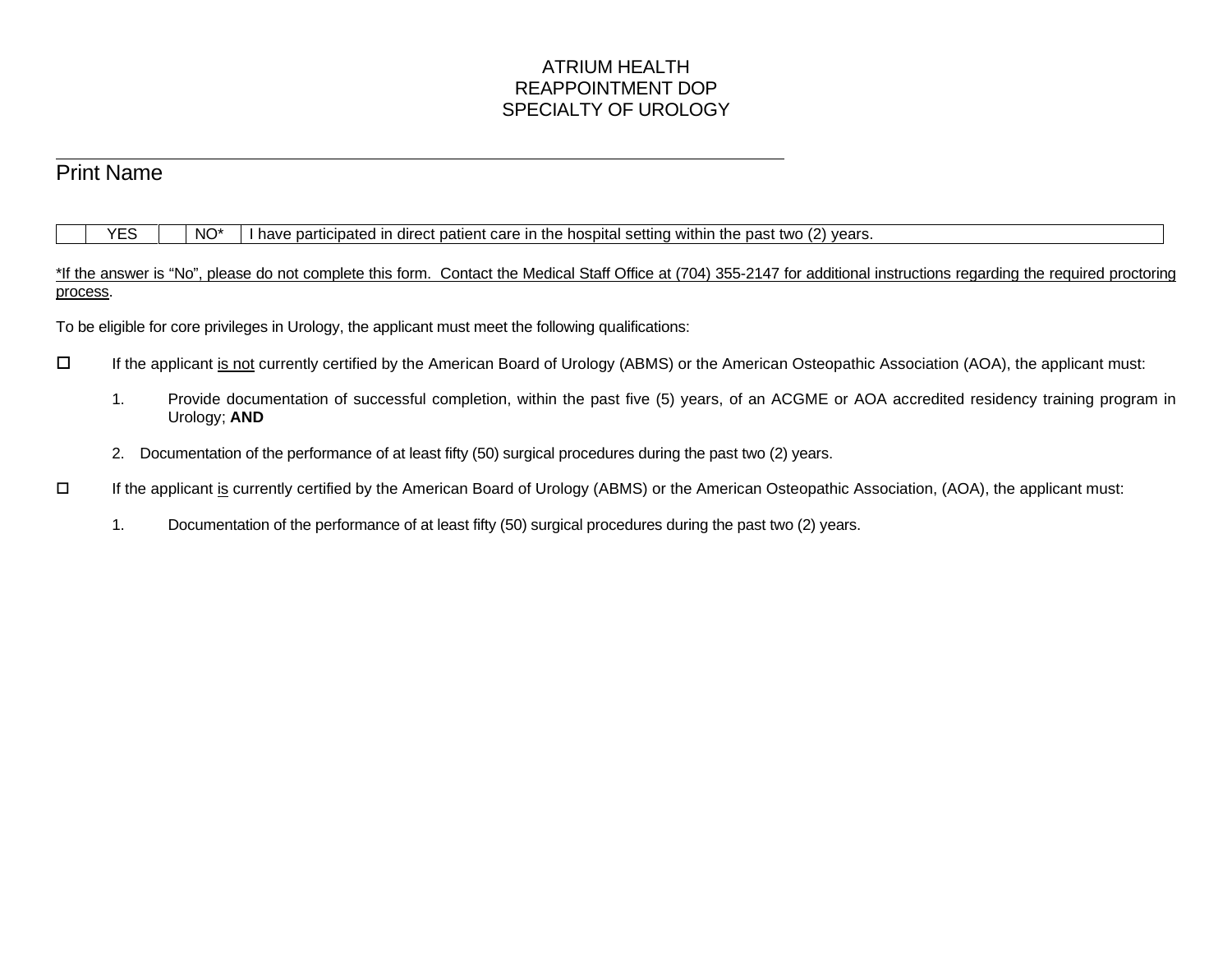NOTE 1: Physicians must apply for "CORE" privileges in order to be eligible for clinical privileges in the specialty of Urology at any facility within Atrium Health.

NOTE 2: "CORE" privileges cannot be amended or altered in any way.

NOTE 3: Please note that the exercise of certain privileges enumerated herein is necessarily limited by the operational, and resource constraints of the facility. All procedures must be performed within a clinical setting with the capabilities and organizational structure required to provide appropriate support.

Please check appropriate blocks when applying for privileges:

| <b>CMC</b> | <b>PVL</b> | <b>UNV</b> | <b>CR</b> | LIN | CAB | <b>UNN</b> | <b>STN</b> | <b>ANS</b> | <b>CLE</b> |        | UROLOGY CORE PRIVILEGES                                                                                                                                                                                                                                                                                                                                                                 |
|------------|------------|------------|-----------|-----|-----|------------|------------|------------|------------|--------|-----------------------------------------------------------------------------------------------------------------------------------------------------------------------------------------------------------------------------------------------------------------------------------------------------------------------------------------------------------------------------------------|
|            |            |            | N/A       |     |     |            |            |            |            | CURO-1 | Privileges to evaluate, diagnose, consult, provide non-<br>surgical care and provide preoperative, intraoperative<br>and postoperative surgical care to patients of all ages<br>except as specifically excluded from practice and<br>except for those special procedures listed below to<br>correct or treat illnesses, disorders, diseases or injuries<br>of the genitourinary system. |

NOTE: Urology Core Privileges include but are not limited to all forms of prostatectomy, including biopsy; Anterior pelvic exenteration; Appendectomy as component of urologic procedure; Bladder instillation of anticarcinogenic agent; Bowel resection as component of urologic procedure; Circumcision; Continent reservoirs; Creation of neobladders; Cystolithotomy; Cystoscopy; Endoscopic destruction of urethral valves, child; Enterostomy as component of urologic procedure; Excision of retroperitoneal cyst or tumor; Excision of urethral valves; Exploration of retroperitoneum; Female sphincter prosthesis; Ileal or intestinal conduit; Inguinal herniorrhaphy as related to urologic operation (adult); Insertion of totally indwelling ureteral stent; Laparotomy for diagnostic or exploratory purposes urologic related conditions; Lymph node dissection-inguinal, retroperitoneal, or iliac; Male sphincter prosthesis; Management of congenital anomalies of the genitourinary tract, including epispadias and hypospadias; Microscopic surgery-epididymovasostomy, vasotomy; Open renal stone surgery (e g pyelolithotomy); Open renal biopsy; Operation for Peronie's disease, including grafting; Operation for ureterocele; Operation for urethral fistula; Other plastic and reconstructive procedures on external male genitalia; Pelvic and ingurnal lymph node biopsy; Percutaneous nephrolithotrips; Periurethral collagen injections; Plastic and reconstructive procedures on ureter, bladder, and urethra; Reconstructive procedures on external male genitalia requiring prosthetic implants or foreign materials; Renal endoscopy through established nephrostorny or pyelostorny; Surgery of the testicle, scrotum, epididymis, and vas deferens, including biopsy, excision and reduction of testicular torsion, and orchiepexy; Surgery upon the adrenal gland; Surgery upon the kidney, including total or partial nephrectomy, for malignant or benign disease, including radical transthoracic nephrectomy; Surgery upon the penis; Surgery upon the ureter and renal pelvis; Surgery upon the urinary bladder for benign or malignant disease, including partial resection and removal of stones and foreign bodies; Testicular biopsy; Total or simple cystectomy; Transurethral surgery, including resection of prostate and bladder tumors; Transvesical ureterolithotomy; Ureteral substitution; Uretero-calyceal anastomosis; Ureteroscopy; Urethral suspension procedures; Urethroscopy; Ventral/flank herniorrhaphy as related to urologic operation; Visual urethrotomy; lithotripsy; implantation of interstim continence control therapy; repair of evisceration for urologic surgery; use of adjunct energy sources such as lasers and cryosurgery; diagnostic and therapeutic laparoscopy.

Subspecialty certification by the American Board of Urology signifies that the physician is so certified, has done special training, and has successfully met all the requirements of the subspecialty certification. A urologist certified by the American Board of Urology who holds a general urology certificate is trained, qualified, and certified to perform urologic procedures *on pediatric and female pelvic medicine and reconstructive surgery patients.*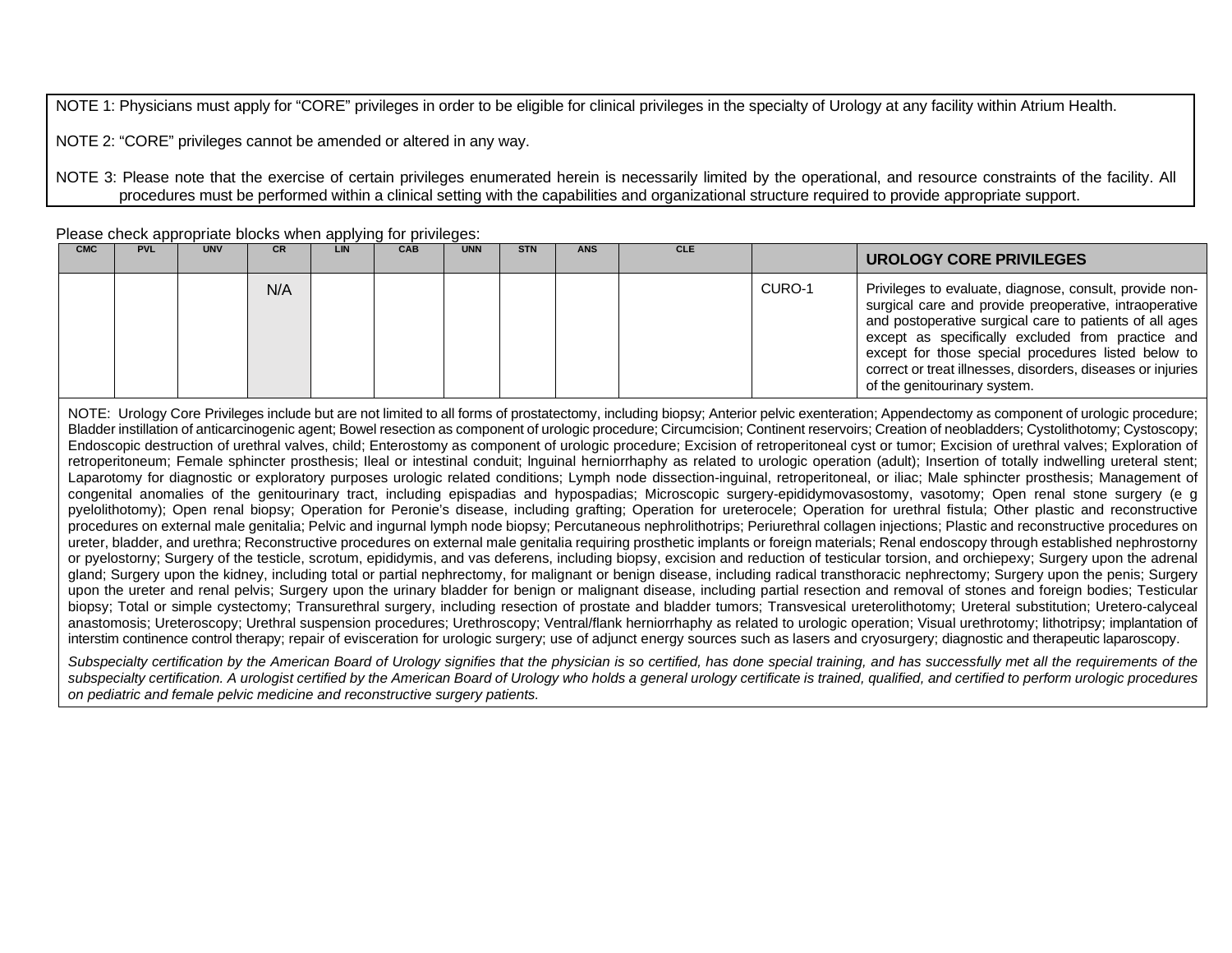**\* Special privileges (see qualifications and/or specific criteria) - PROVIDE THE NUMBER OF PROCEDURES PERFORMED WITHIN THE PAST TWO YEARS AND FACILITY WHERE THE PROCEDURES WERE PERFORMED.**

| <b>CMC</b> | <b>PVL</b> | <b>UNV</b> | CR  | LIN | CAB | <b>UNN</b> | <b>STN</b> | <b>ANS</b> | <b>CLE</b> |               | <b>UROLOGY SPECIAL</b><br><b>PRIVILEGES</b><br>Must apply for and maintain<br><b>Urology Core Privileges</b><br>$(CURO-1)$           | <b>Minimum</b><br><b>Number</b><br>Required | <b>Number</b><br><b>Performed</b><br><b>Within The</b><br>Past 2<br>Years | Location |
|------------|------------|------------|-----|-----|-----|------------|------------|------------|------------|---------------|--------------------------------------------------------------------------------------------------------------------------------------|---------------------------------------------|---------------------------------------------------------------------------|----------|
|            | N/A        | N/A        | N/A | N/A |     | N/A        | N/A        | N/A        | N/A        | $CURO-1(a)^*$ | Prostate Brachytherapy<br>(Radioactive Seed Implants<br>to treat prostate cancer)                                                    | See<br>criteria                             |                                                                           |          |
|            | N/A        | N/A        | N/A |     | N/A | N/A        | N/A        | N/A        | N/A        | $CURO-1(b)^*$ | <b>Rectal Probe</b><br>Electroejaculation                                                                                            | See<br>criteria                             |                                                                           |          |
|            |            |            | N/A |     | N/A | N/A        | N/A        | N/A        |            | $CURO-1(c)^*$ | Prostate Cryoablation                                                                                                                | 5                                           |                                                                           |          |
|            |            |            | N/A |     | N/A | N/A        | N/A        | N/A        |            | $CURO-1(d)^*$ | Laparoscopic Renal<br>Cryoablation                                                                                                   | See<br>criteria                             |                                                                           |          |
| <b>CMC</b> | <b>PVL</b> | <b>UNV</b> | CR  | LIN | CAB | <b>UNN</b> | <b>STN</b> | <b>ANS</b> | CLE        |               | <b>DA VINCI SURGICAL</b><br><b>ROBOT</b><br>Must apply for and maintain<br><b>Urology Core Privileges</b><br>$(CURO-1)$              | <b>Minimum</b><br><b>Number</b><br>Required | <b>Number</b><br>Performed<br><b>Within The</b><br>Past 2<br>Years        | Location |
|            |            |            | N/A |     |     |            | N/A        | N/A        |            | $CURO-1(e)^*$ | da Vinci Surgical Robot                                                                                                              | See<br>criteria                             |                                                                           |          |
| <b>CMC</b> | <b>PVL</b> | <b>UNV</b> | CR  | LIN | CAB | <b>UNN</b> | <b>STN</b> | <b>ANS</b> | CLE        |               | <b>PEDIATRIC UROLOGY</b><br><b>SPECIAL PRIVILEGES</b><br>Must apply for and maintain<br><b>Urology Core Privileges</b><br>$(CURO-1)$ | <b>Minimum</b><br><b>Number</b><br>Required | <b>Number</b><br>Performed<br><b>Within The</b><br>Past 2<br>Years        | Location |
|            |            |            | N/A |     |     | N/A        | N/A        | N/A        |            | $CURO-1(f)^*$ | Pediatric Inguinal<br>Herniorrhaphy                                                                                                  | 10                                          |                                                                           |          |

### **Criteria for Maintenance of Privileges: CRUO-1(E)**

The Physician must submit a documentation of a minimum of three (3) cases over the past two (2) years based on acceptable results of ongoing professional practice evaluation and outcomes to reapply for da Vinci Surgical Robot. This will be reviewed at the time of reappointment. Physicians who would like to continue to hold any special privileges but are unable to document the minimal number will be requested to voluntarily withdraw their request for such privileges and to complete the necessary proctoring forms.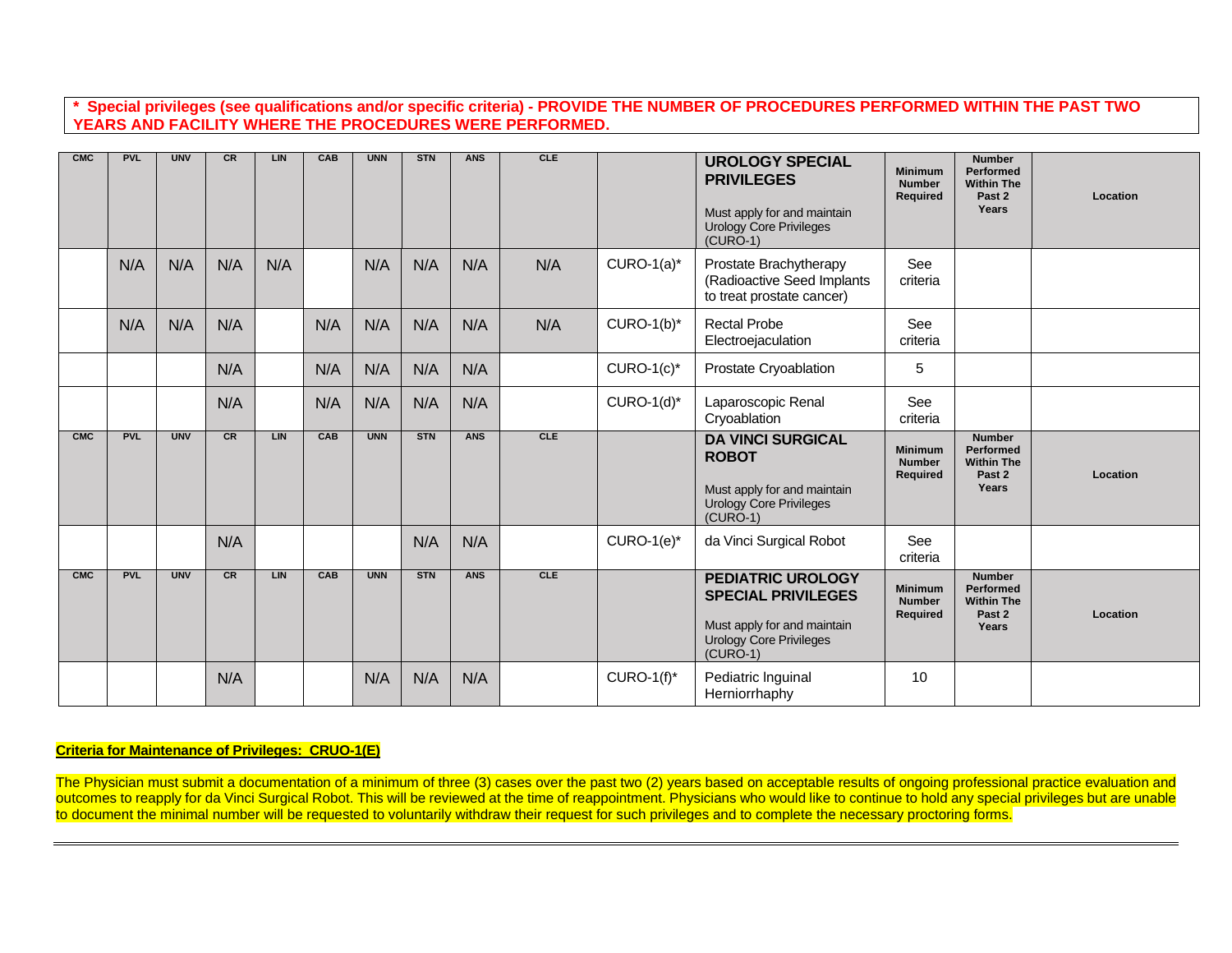| <b>CMC</b> | <b>PVL</b> | <b>UNV</b> | <b>CR</b> | LIN | <b>CAB</b> | <b>UNN</b> | <b>STN</b> | <b>ANS</b> | <b>CLE</b> |        | <b>CORE UROLOGY PRIVILEGES - REHABILITATION</b><br><b>HOSPITAL SETTING ONLY</b>                                                                                                                                     |
|------------|------------|------------|-----------|-----|------------|------------|------------|------------|------------|--------|---------------------------------------------------------------------------------------------------------------------------------------------------------------------------------------------------------------------|
| N/A        | N/A        | N/A        |           | N/A | N/A        | N/A        | N/A        | N/A        | N/A        | CURO-2 | Privileges include evaluation and management, as well as<br>procedures approved for performance within the acute<br>rehabilitation setting, in conjunction with the comprehensive<br>rehabilitation treatment plan. |

## **PRIVILEGES REQUESTED BY:**

I have requested only those privileges for which by education, training, current experience, and demonstrated performance I am qualified to perform, and that I wish to exercise at Atrium Health and;

I understand that:

- (a) In exercising any clinical privileges granted, I am constrained by hospital and medical staff policies and rules applicable generally and any applicable to the particular situation.
- (b) Any restriction on the clinical privileges granted to me is waived in an emergency situation and in such a situation my actions are governed by the applicable section of the medical staff bylaws or related documents.

I attest that I am not currently a user of illegal drugs or do not currently abuse the use of legal drugs.

\_\_\_\_\_\_\_\_\_\_\_\_\_\_\_\_\_\_\_\_\_\_\_\_\_\_\_\_\_\_\_\_\_\_\_\_\_\_\_\_\_\_\_\_\_\_\_\_\_\_\_\_\_\_\_\_\_\_

I attest that I do not have a physical or mental condition which could affect my motor skills or ability to exercise the clinical privileges requested or that I require an accommodation in order to exercise the privileges requested safely and competently.

Signature **Date** 

\_\_\_\_\_\_\_\_\_\_\_\_\_\_\_\_\_\_\_\_\_\_\_\_\_\_\_\_\_\_\_\_\_\_\_\_\_\_\_\_\_\_\_\_\_\_\_\_\_\_\_\_\_\_\_\_\_\_ \_\_\_\_\_\_\_\_\_\_\_\_\_\_\_\_\_\_\_\_

Print Name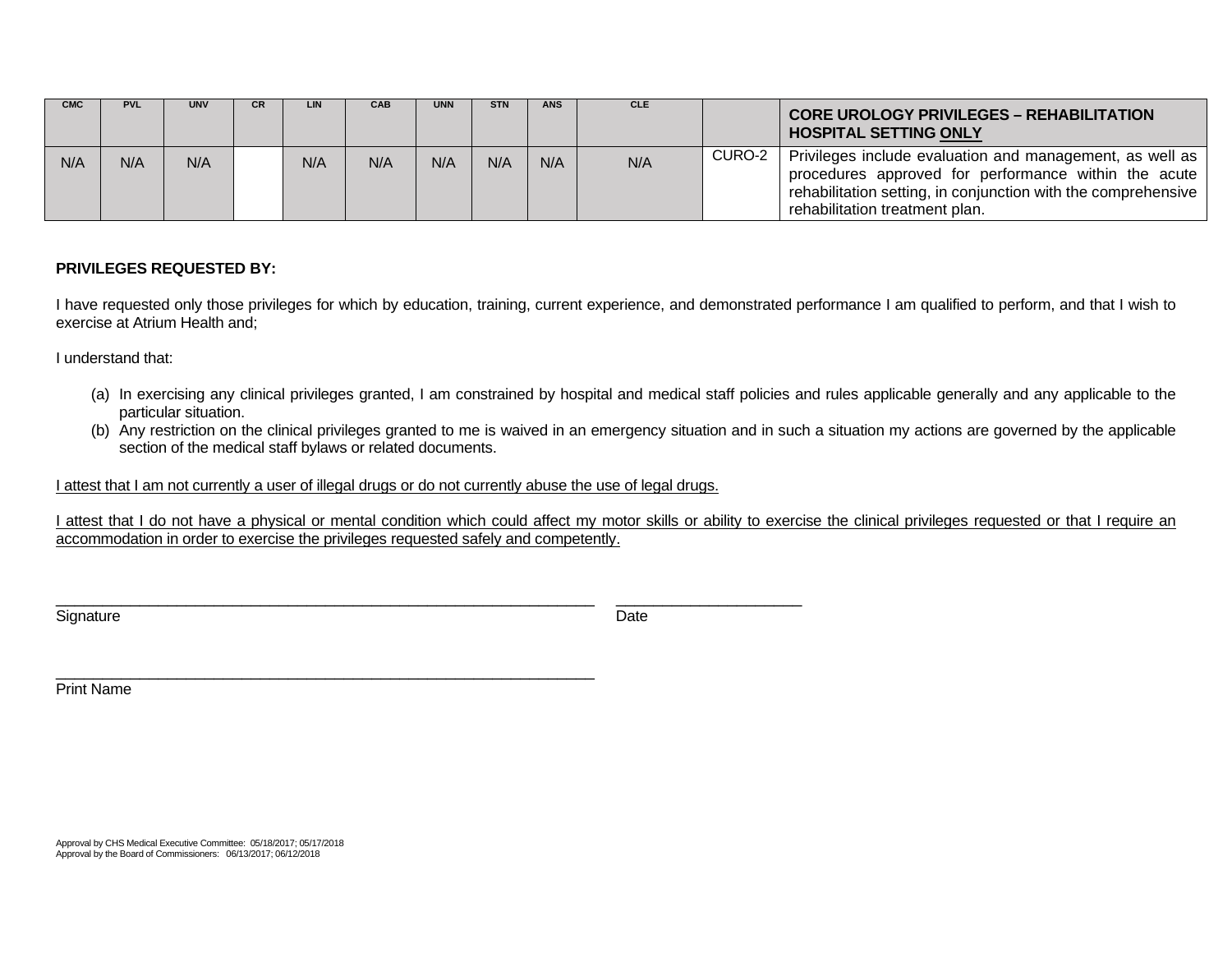#### **CURO-1(a) PROSTATE BRACHYTHERAPY (RADIOACTIVE SEED IMPLANTS TO TREAT PROSTATE CANCER)**

**EXPLANATION:** Prostate Brachytherapy (Radioactive Seed Implants to treat prostate cancer) shall be performed by physicians who have been granted the privileges to do so and will be done in concert with a Radiation Oncologist. The procedure will be performed using trans-rectal ultrasound guidance.

**QUALIFICATIONS:** The applicant shall have the burden of producing adequate information for proper evaluation of his competence and qualifications and for resolving any doubts about such qualifications. This documentation may be provided by the applicant, and/or by a letter from the proctor stipulating that the procedures have been performed by the applicant under the direct supervision of the proctor.

The applicant must meet the following:

- 1. Provide documentation of the successful completion of a residency program in Urology within the past two (2) years and have written documentation from the Program Director demonstrating competency in Prostate Brachytherapy; **OR**
- 1. Proof of attendance at an Accredited Course in Ultrasound Guided Brachytherapy which includes didactic and workshop training; **AND**
- 2. Submit the PERMISSION TO BE PROCTORED REQUEST FORM requesting concurrent proctoring by a urologic physician or radiation oncologist who currently holds privileges to perform Prostate Brachytherapy. You must provide documentation of proctoring for two (2) procedures.

#### **CURO-1(b) RECTAL PROBE ELECTROEJACULATION**

**EXPLANATION:** Electroejaculation is a procedure to harvest sperm from men who have ejaculatory dysfunction.

**QUALIFICATIONS:** Urology residency training or post doctorate fellowship training or (there are post graduate training courses).

The applicant must meet the following:

- 1. Provide documentation of the successful completion of a residency program in Urology within the past two (2) years and have written documentation from the Program Director demonstrating competency in Rectal Probe Electroejaculation; **OR**
- 1. Proof of attendance of additional course work and continuing medical education credits which demonstrated competence in the procedure; **AND**
- 2. Submit the PERMISSION TO BE PROCTORED REQUEST FORM requesting concurrent proctoring by a physician who currently holds privileges to perform Rectal Probe Electroejaculation. You must provide documentation of proctoring for two (2) procedures.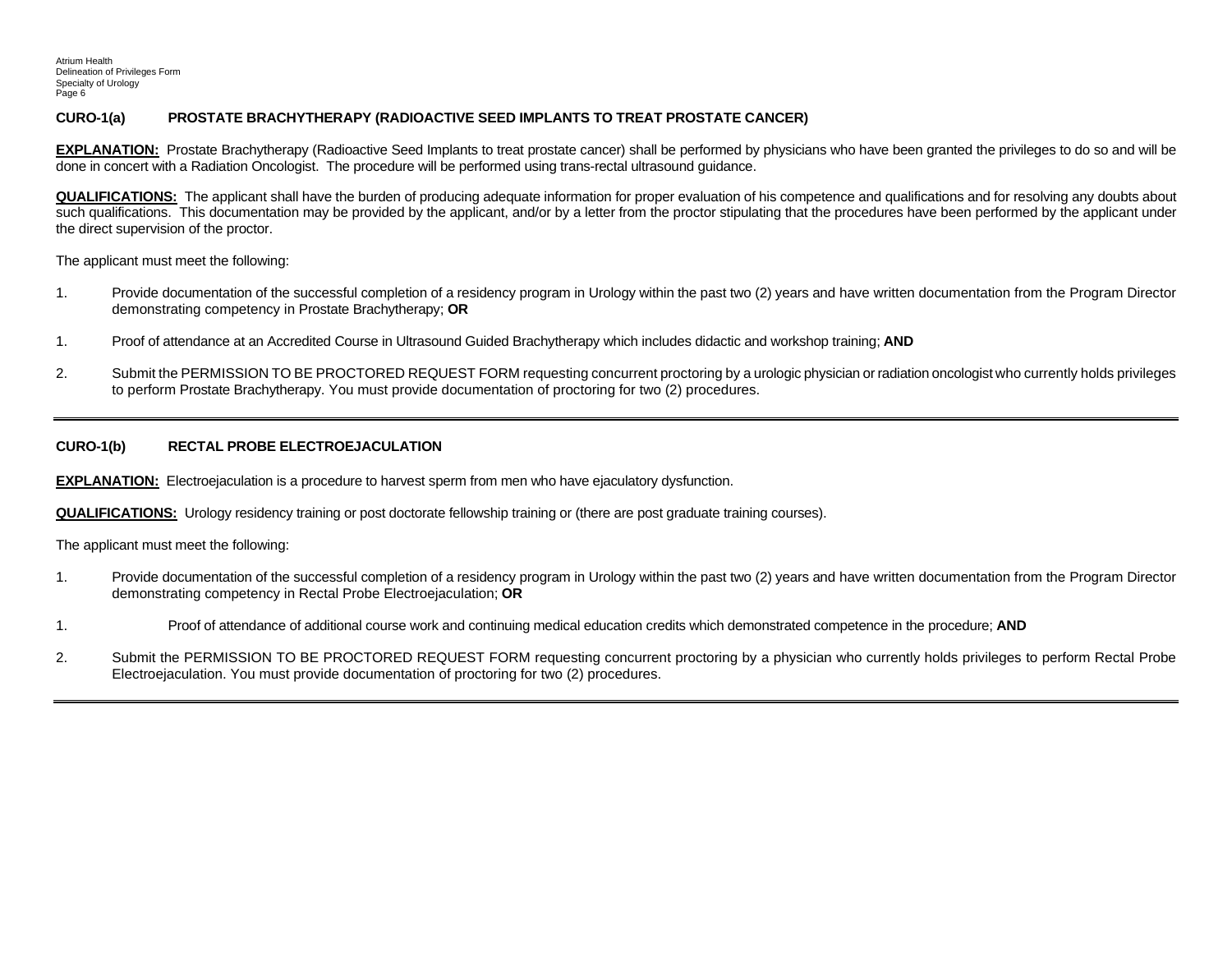#### **CURO-1(c) PROSTATE CRYOABLATION**

**EXPLANATION:** Cryoablation is the ablation of tissue by local induction of extremely cold temperatures which is a minimally invasive treatment option offering low morbidity, minimal blood loss, short hospital stay and high rates of negative post-treatment biopsies. Cryoablation enables more efficient freezing of the prostate gland while reducing damage to surrounding tissues, notably, the rectum, urethra, and external urinary sphincter. Cryoablation is recognized as a therapeutic option for prostate cancer.

The applicant must meet the following:

- 1. Provide documentation of the successful completion of a residency program in Urology within the past two (2) years and have written documentation from the Program Director demonstrating competency in Prostate Cryoablation; **OR**
- 1. Proof of attendance at an Accredited Course in Cryotherapy which includes didactic and workshop training; **AND**
- 2. Provide documentation from the current director/chief attesting to sufficient experience and competence and provide documentation that demonstrates proficiency as evidenced by quality data, i.e., case log to include outcomes, on five (5) cases within the past two (2) years; **OR**
- 2. Submit the PERMISSION TO BE PROCTORED REQUEST FORM requesting concurrent proctoring by a physician who currently holds privileges to perform Prostate Cryoablation. You must provide documentation of proctoring for two (2) procedures.

#### **CURO-1(d) LAPAROSCOPIC RENAL CRYOABLATION**

**EXPLANATION:** Laparoscopic renal cryoablation is an excellent option for the management of selected renal tumors. The technique is usually not technically demanding and the procedure offers the Urologist an excellent introduction to the laparoscopic treatment of renal diseases. The procedure is facilitated by thoughtful planning including; appropriate patient selection, choice of surgical approach (transperitoneal versus retroperitoneal), and careful consideration of the surgical team and equipment available.

The applicant must meet the following:

- 1. Provide documentation of the successful completion of a residency program in Urology within the past two (2) years and have written documentation from the Program Director demonstrating competency in Laparoscopic Renal Cryoablation; **OR**
- 1. Proof of attendance at an Accredited Course in Laparoscopic Renal Cryotherapy which includes didactic and workshop training; **AND**
- 2. Submit the PERMISSION TO BE PROCTORED REQUEST FORM requesting concurrent proctoring by a physician who currently holds privileges to perform Laparoscopic Renal Cryoablation. You must provide documentation of proctoring for two (2) procedures.